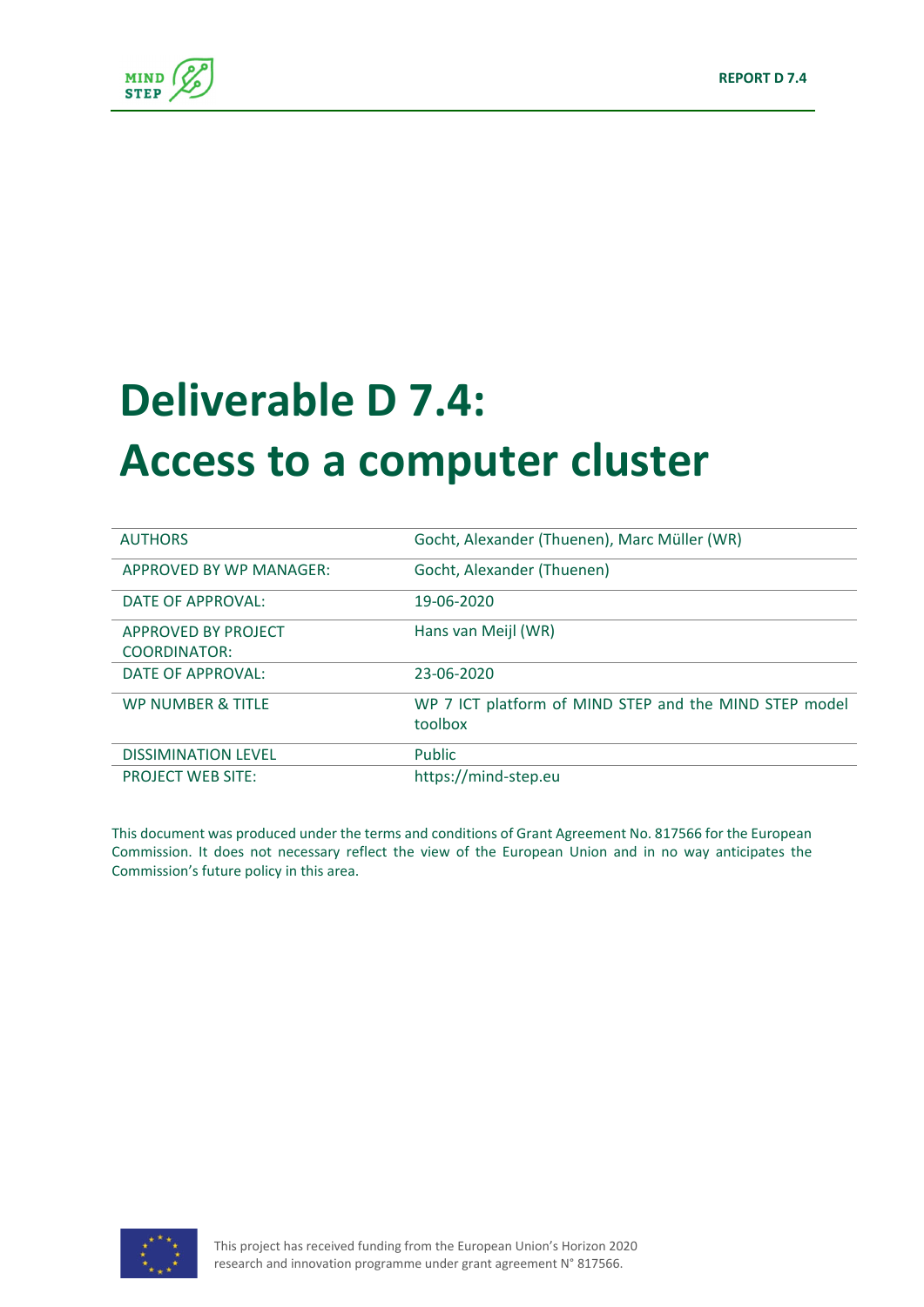

#### **TABLE OF CONTENTS**

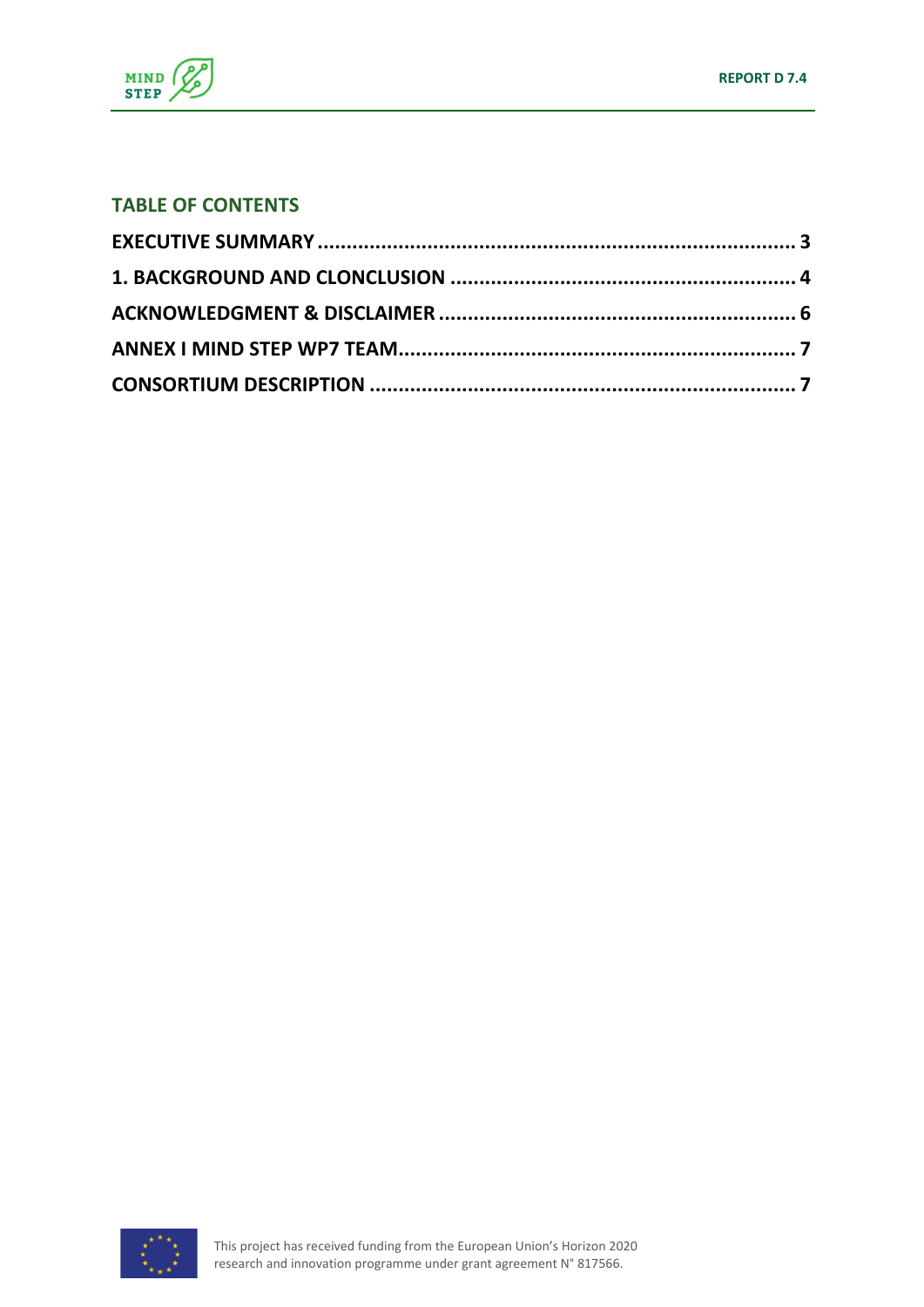

#### **EXECUTIVE SUMMARY**

During the kick‐off meeting and then from the feedback from the questioner all involved partners indicated that instead of installing a single computer cluster for mind step, they prefer to use the existing infrastructure of the partners and share when required the resources. This decision makes a provision of a new computer cluster unnecessary. All mind step partners involved in modelling have confirmed to have access to a high‐performance computer framework in their institutions, which fulfil the requirements for modelling, and which enable the modelling groups to develop and test the foreseen deliverables.

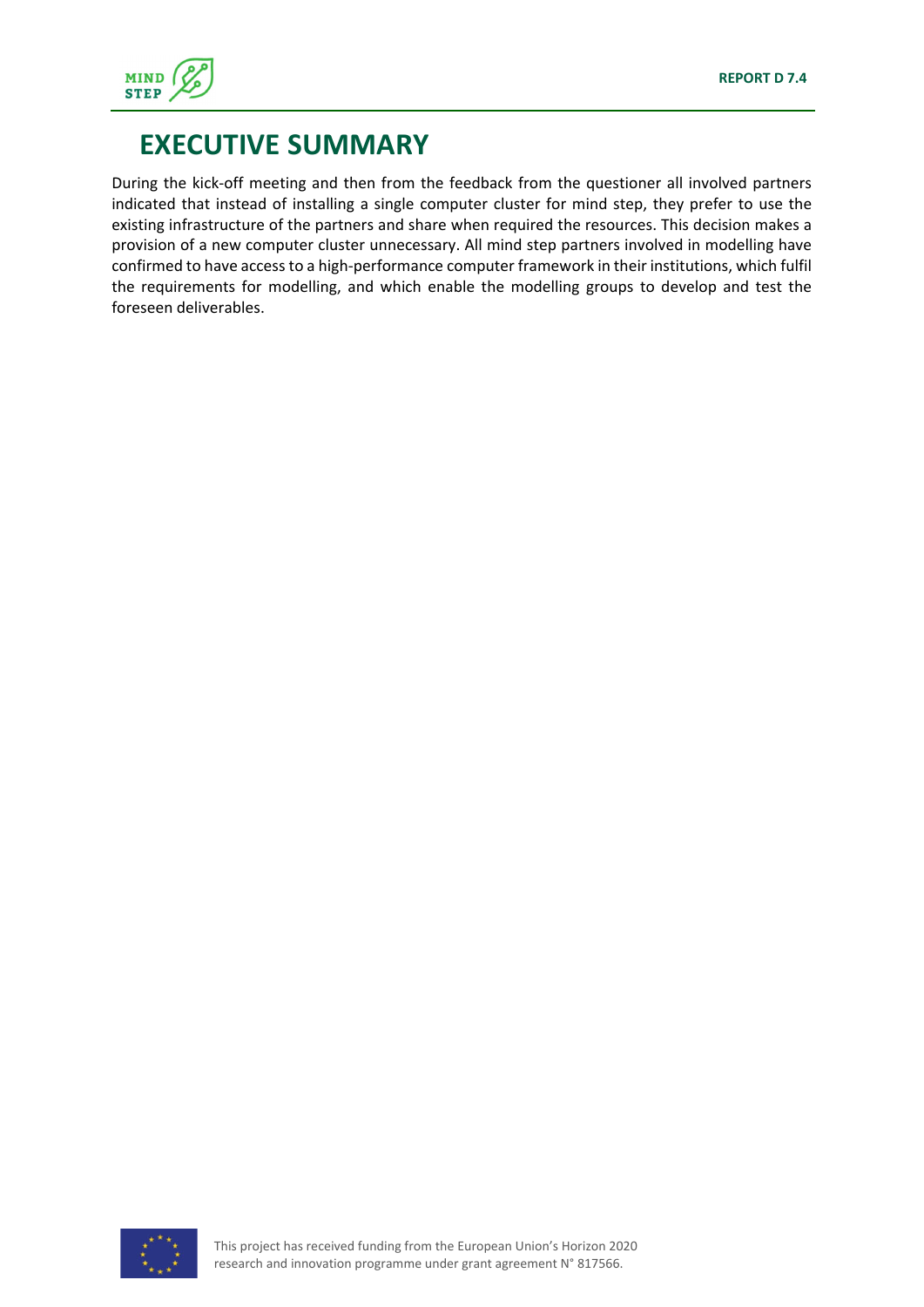

#### **1. BACKGROUND**

Analytical modelling tools based on IDM units (machine learning based data mining or agent‐based models) operate at a high spatial, but also temporal resolution. The underlying data are often georeferenced and require processing solutions that run near to the actual storage. In addition, parallel computing is required when models run at the single IDM and iterative, as example, when interacting with other models. For that reason, we develop an ICT solution, which opens the possibility to use High‐Performance Computing Cluster. We will evaluate different software solutions, e.g. Spark, with respect to the coverage of supported modelling languages and with respect to scalability. The aim is to find a scalable processing power that serves WP3 and WP4 for developing and testing and allows the analysis of big data in WP2. We test and evaluate the possibility and resulting limitation (data confidentiality) to setup the toolbox in a cloud computing service, e.g. European Open Science Cloud.

## **2. FINDINGS FROM PARTNER SURVEY**

We collected a list of data storage and processing capacities required by MIND STEP partners for their models in WP3 and WP4 in Del.7.3. For this an Excel file was provided to all partner in which the partners had to fill in their requirements with respect to the storage and processing capacities as well as the operating system. In particular we asked the partners to list three categories of requirements for their models: first, the hard disk storage (HDD) and memory (RAM) requirements; second, which and how many processors or graphic processing units they use; and third, which operating system and programming/statistical software are necessary to run their models. Deliverable 7.3 summarized the findings.

All modelling approaches, and particular those based on IDM units and hence involved in machine learning based data mining or agent‐based models, operate at a high spatial and temporal resolution. The underlying data are often georeferenced and require processing solutions that run near to the actual storage. In addition, parallel computing is required when models run at the single IDM and iterative such as IFM‐CAP, or as example, when interacting with other models.

During the kick‐off meeting and then from the feedback from the questioner all involved partners indicated that instead of installing a single computer cluster for mind step, they prefer to use the existing infrastructure of the partners and share when required the resources. This decision makes a provision of a new computer cluster unnecessary. All mind step partners involved in modelling have confirmed to have access to a high‐performance computer framework in their institutions, which fulfil the requirements for modelling, and which enable the modelling groups to develop and test the foreseen deliverables.

# **3. HPC AT WAGENINGEN UNIVERSITY (ANUNNA)**

For teams that require High Performance Computer (HPC) services, but have no infrastructure at their disposal, the HPC cluster Anunna, hosted by Wageningen University & Research Centre (WUR), can be a viable option. It is open for use for all WUR research groups as well as other organizations, including

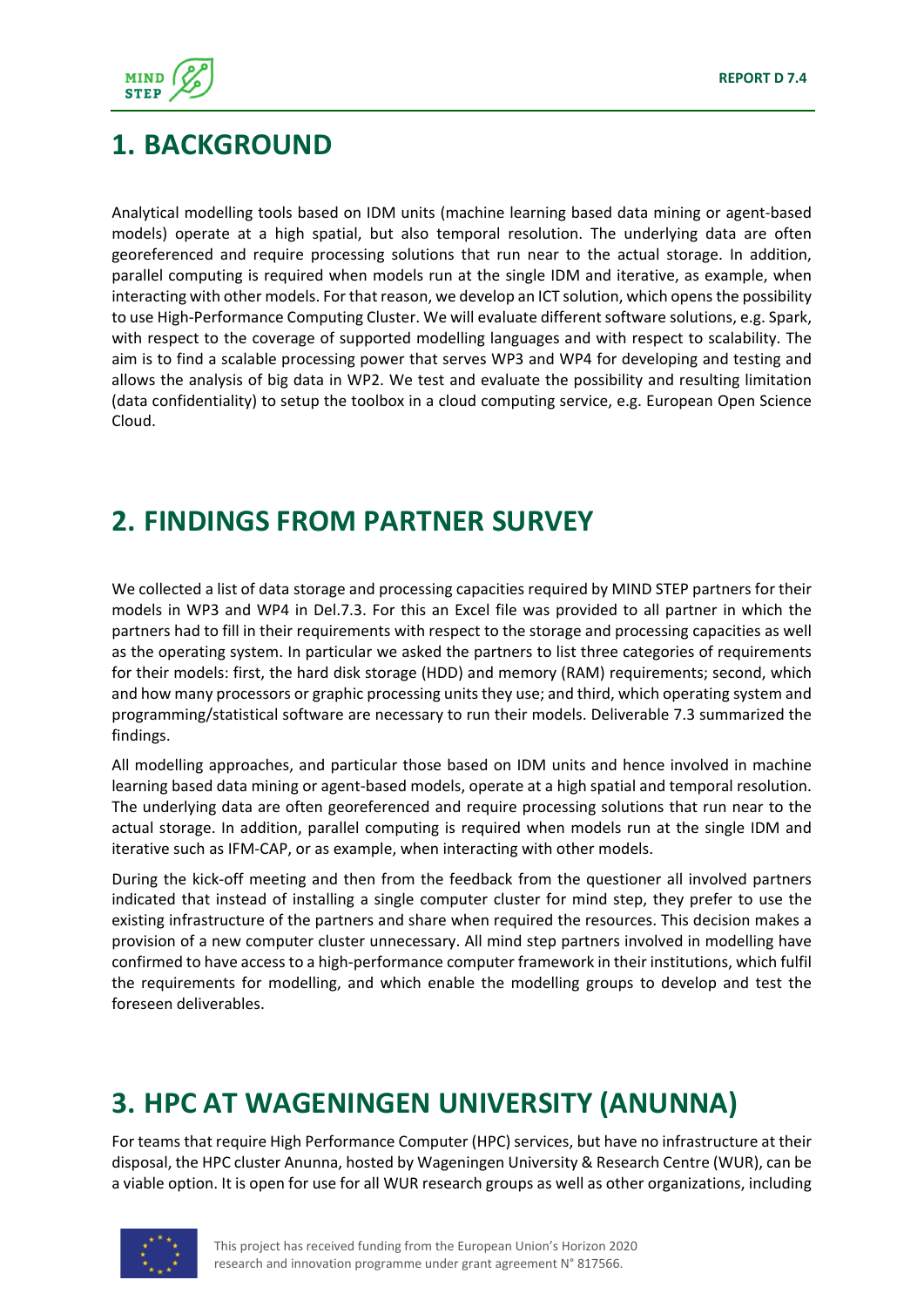

companies, that have collaborative projects with WUR. The current system contains 2000 cores, 4 GPU nodes, 1000 TB of parallel storage and a fast internal network. The cost range from 0.015 Euro per CPU core hour to 0.0015 Euro per GB memory hour, which would allow for a substantial amount of computing operations with the budget available for HPC services. The administrative settings, however, do not permit the costs of HPC use to be covered by a H2020 project budget. WU is currently working to get such costs eligible, so this may become an option in the future.

#### **4. COMMERCIAL PROVIDERS**

A further possibility to access HPC facilities by project partners are commercial providers of cloud computing facilities. There are positive experiences by project partners with Google cloud services. Generally, the partners have to ensure that the have the appropriate licenses if their applications require the use of proprietary software. A typical example is the General Algebraic Modelling System (GAMS), which is used for a variety of models in MIND STEP. GAMS offers also licensing solutions for cloud computing. The HPC cost are also within manageable ranges, e.g. an example on an Amazon cloud available at the GAMS homepage indicates 0.07 USD per hour (memory and CPU) for each model instance. Such commercial options offer a large degree of flexibility to accommodate the requirements of the partners and can well be the most preferable in terms of cost and administrative burden.

## **5. CONCLUSION**

The partner survey indicated that there is sufficient computer hardware available at partner level. Should it be necessary to expand on existing hardware availability, the HPC at Wageningen University may become an available option once ongoing administrative changes will be implemented. Commercial providers like Google or Amazon are an alternative, for which project partners have already gathered positive experiences in past projects. Because of the general availability of HPC services and the currently sufficient in-house capacities at the MIND STEP partner organisations, there is no need for MIND STEP to invest in additional computer facilities.

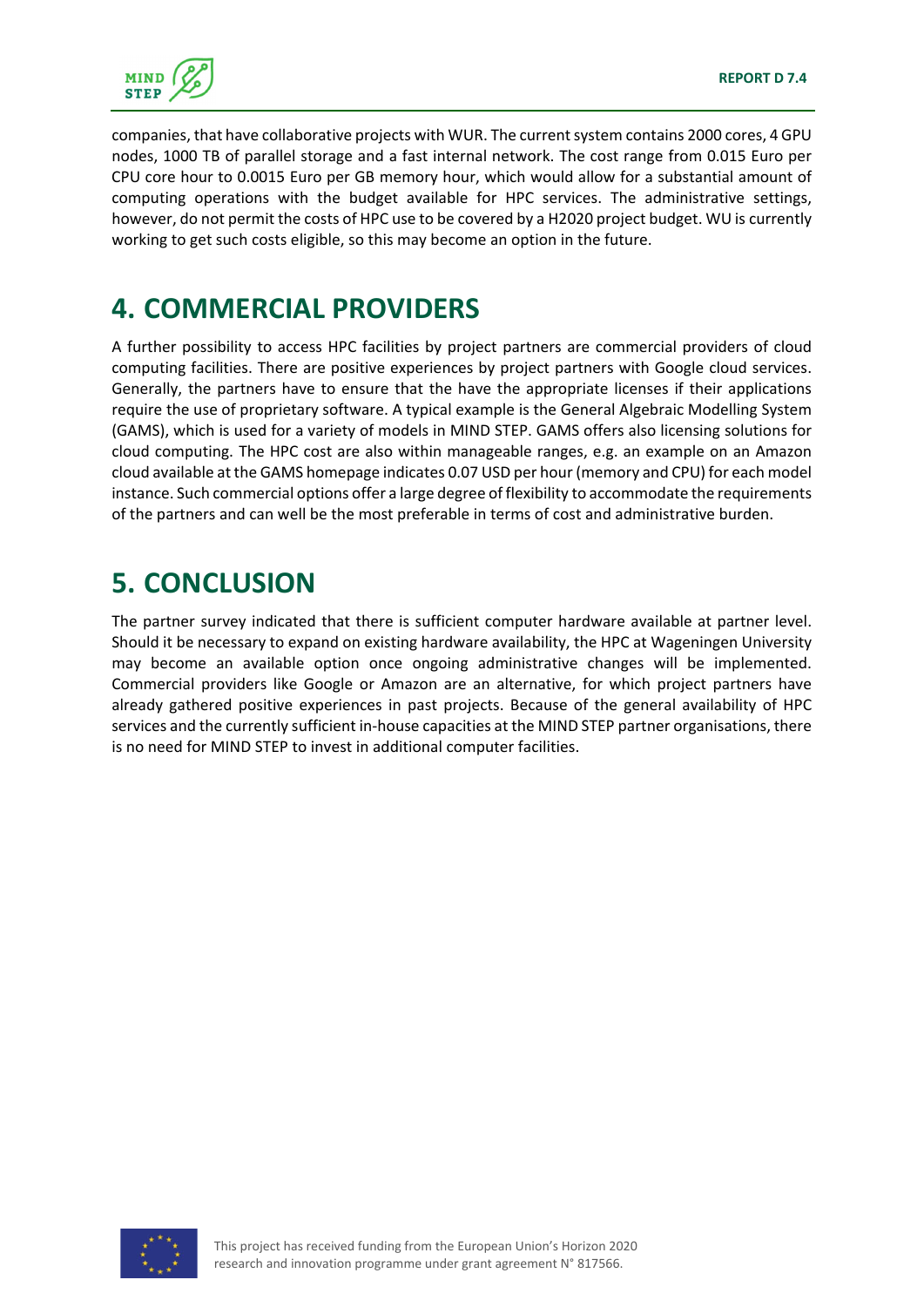

#### **ACKNOWLEDGMENT & DISCLAIMER**

This project has received funding from the European Union's Horizon 2020 research and innovation programme under grant agreement No 817566. Neither the European Commission nor any person acting on behalf of the Commission is responsible for how the following information is used. The views expressed in this publication are the sole responsibility of the author and do not necessarily reflect the views of the European Commission.

Reproduction and translation for non‐commercial purposes are authorised, provided the source is acknowledged and the publisher is given prior notice and sent a copy.